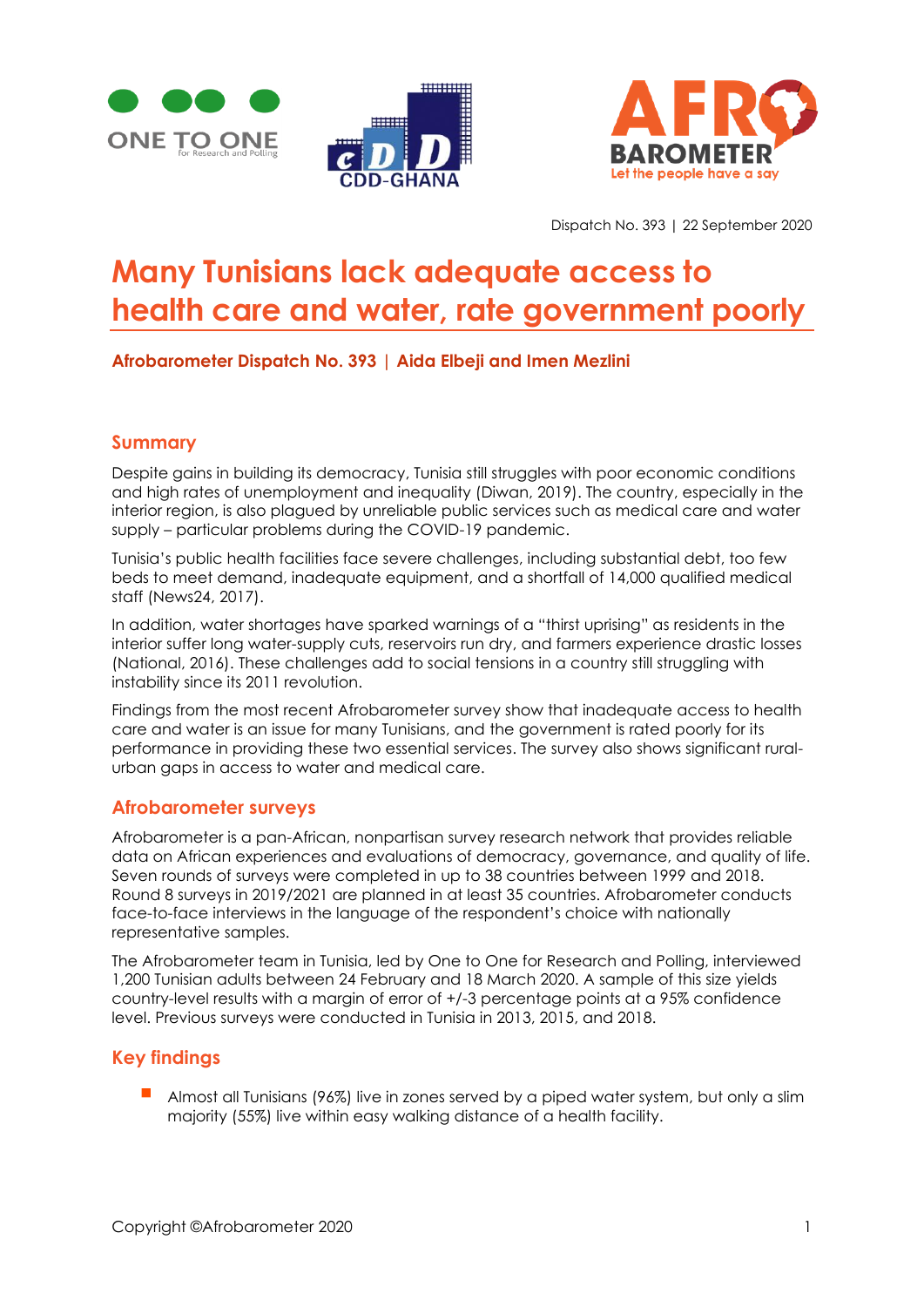

- About four in 10 Tunisians say they went without medical care (43%) or clean water (40%) at least once during the previous year, including about three in 10 (33% and 29%, respectively) who did so "several times," "many times," or "always."
- More than half (53%) of Tunisians who had contact with public health facilities during the previous year say they found it "difficult" or "very difficult" to obtain needed health care.
	- o One in six (17%) say they had to pay bribes to get care.
- A majority (58%) of Tunisians say the government treats them unfairly based on their economic status, including four in 10 (39%) who say this happens "often" or "always."
- Only one-third (35%) of Tunisians say government is doing "fairly well" or "very well" in providing water and sanitation services. Fewer than three in 10 (27%) rate the government positively for its performance in improving basic health services.

# **Access to water and health services**

Afrobarometer collects data on the presence of basic infrastructure in the enumeration areas that survey fieldworkers visit. Based on fieldworkers' observations, an overwhelming majority (96%) of Tunisians live in zones served by a piped water system. However, only a slim majority (55%) live within easy walking distance of a health facility (Figure 1).

Rural residents are less likely than their urban counterparts to have access to this infrastructure. The gap is especially large (30 percentage points) when it comes to the availability of health clinics.



**Figure 1: Availability of piped water systems and health facilities** | by rural-urban location | Tunisia | 2020

#### *Survey enumerators were asked to record:*

*Are the following services present in the primary sampling unit/enumeration area: Piped water system that most houses can access?* 

*Are the following facilities present in the primary sampling unit/enumeration area or in easy walking distance: Health clinic (private or public or both)?*

*(% "yes")*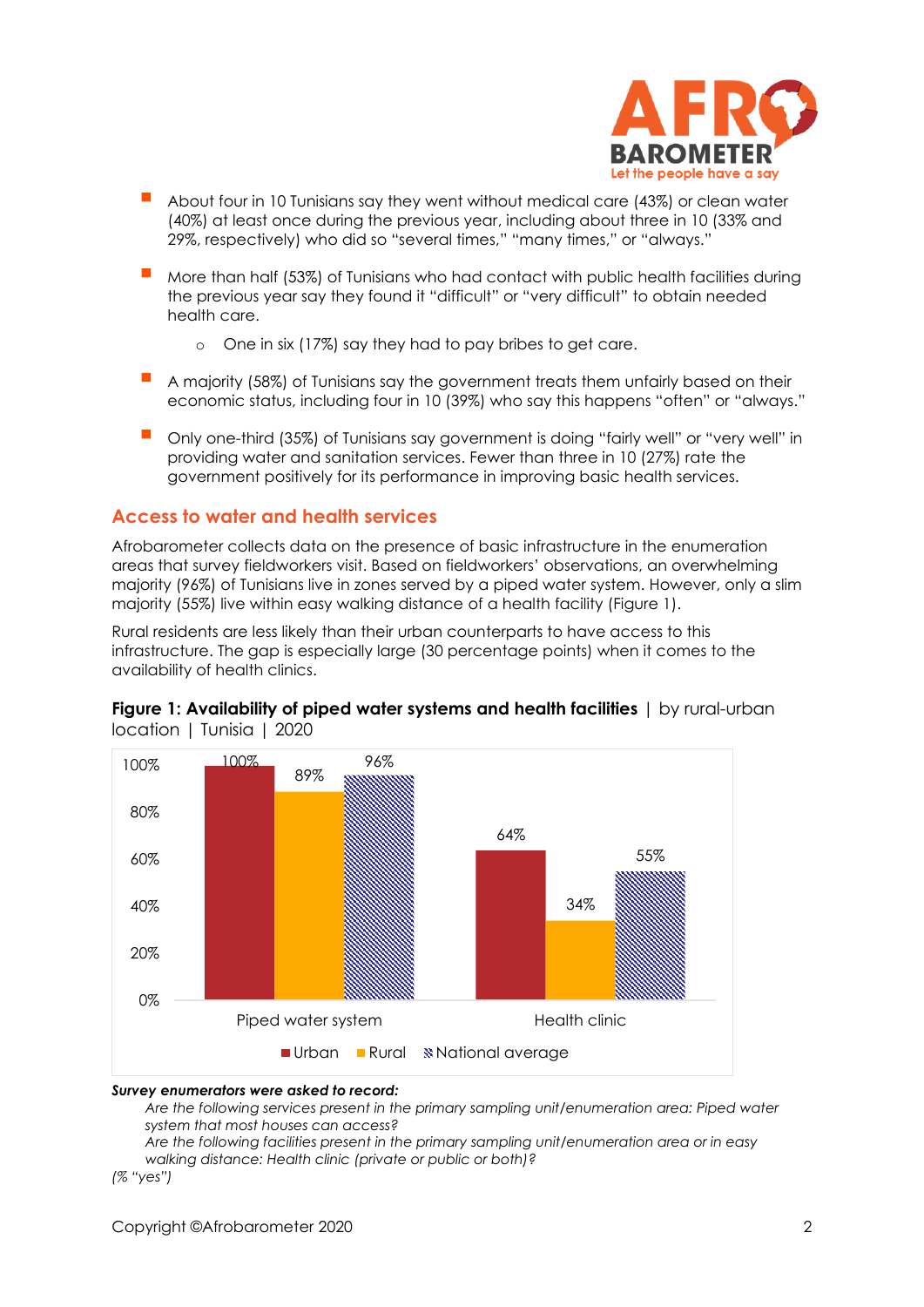

To gauge citizens' access to basic necessities, Afrobarometer asks respondents how often, during the previous 12 months, they or their family went without enough food and clean water, medical care, enough cooking fuel, and a cash income. About four in 10 Tunisians say they went without medical care (43%) and sufficient clean water (40%) at least once during the previous year, including about three in 10 (33% and 29%, respectively) who experienced this form of "lived poverty" "several times," "many times," or "always" (Figure 2).

Rural residents are more likely than their urban counterparts to experience a lack of clean (49% vs. 36%) and medical care (54% vs. 38%) (Figure 3).



**Figure 2: Went without basic necessities in the past year** | Tunisia | 2020

*Respondents were asked: Over the past year, how often, if ever, have you or anyone in your family gone without: Enough food to eat? Enough clean water for home use? Medicines or medical treatment? Enough fuel to cook your food? A cash income? (% who say "just once or twice*,*" "several times," "many times," or "always")* 





*Respondents were asked: Over the past year, how often, if ever, have you or anyone in your family gone without: Enough clean water for home use? Medicines or medical treatment? (% who say "just once or twice," "several times," "many times," or "always")*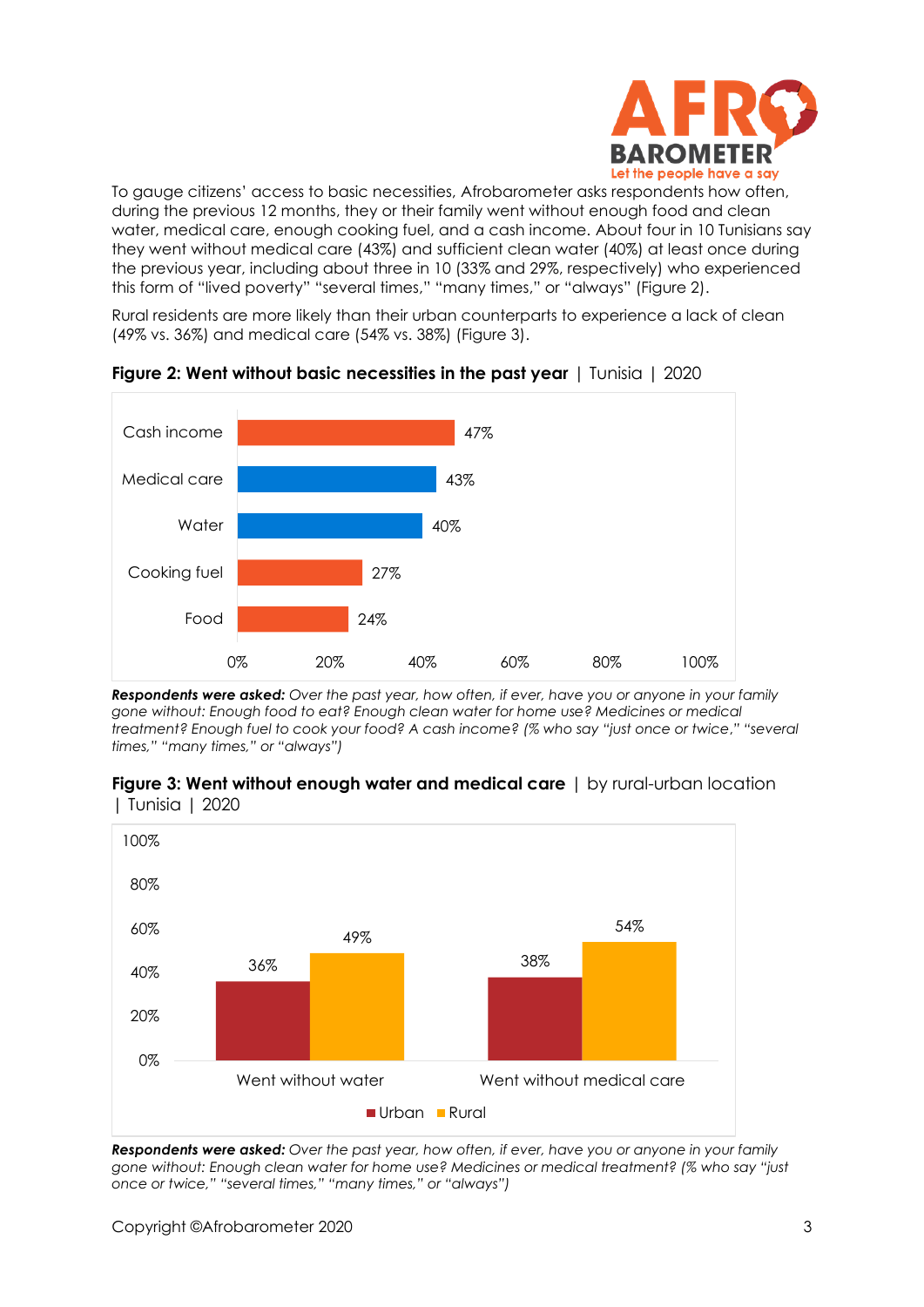

Perhaps due to the poor condition of health facilities and the low number of health workers, more than half (53%) of Tunisians who had contact with public health facilities during the previous year say they found it "difficult" or "very difficult" to obtain the care they needed (Figure 4). The poorest citizens (those who experienced high lived poverty) are about twice as likely as those who are economically well off (experiencing no lived poverty) to find it difficult to get health care (73% vs. 39%). Men (59%) and rural residents (58%) are also more likely than women (49%) and urban residents (52%) to experience such difficulties.

One in six citizens (17%) who had contact with public health facilities say they had to pay bribe to obtain care (Figure 5). Young adults and the highly educated are most likely to report having to pay bribes for health services. Reported bribe-paying to obtain health care is four times as common among respondents aged 18-35 years (27%) as among those aged 56 years and above (7%), and five times as frequent among citizens with post-secondary education (24%) as among those with no formal education (5%). Men (21%) are also more likely than women (13%) to report having to pay bribes.



### **Figure 4: Difficulty in obtaining medical care | by socio-demographic group**  | Tunisia | 2020

*Respondents who said they had contact with a public clinic or a hospital during the previous year were asked: How easy or difficult was it to obtain the medical care you needed? (% who say "difficult" or "very difficult") (Note: Figure excludes those who had no contact with a public clinic or hospital.)*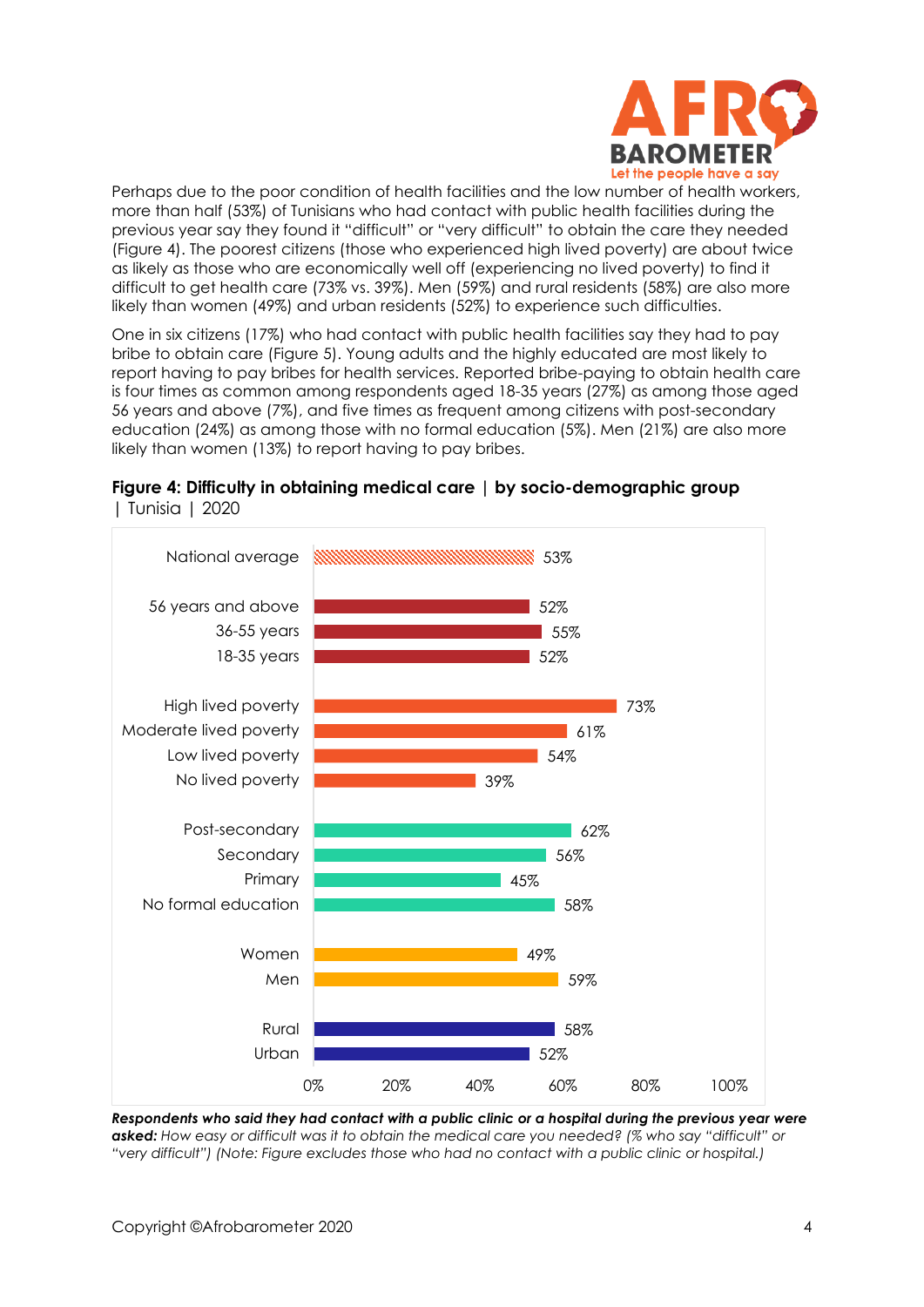

**Figure 5: Paid bribe to obtain medical care** | by socio-demographic group | Tunisia | 2020



*Respondents who said they had contact with a public clinic or a hospital during the previous year were asked: And how often, if ever, did you have to pay a bribe, give a gift, or do a favour for a health worker or clinic or hospital staff in order to get the medical care you needed? (% who say "just once or twice," "several times," "many times," or "always*") *(Note: Figure excludes those who had no contact with a public clinic or hospital.)*

# **Social inequality**

Perceptions of social injustice and inequality – considered to be among the main reasons for the Tunisian revolution in 2011 – remain one of the country's major challenges, nine years after the uprising. Four in 10 Tunisians (39%) say they are "always" or "often" treated unfairly by the government based on their economic status (Figure 6). Two in 10 (19%) say they experience this "sometimes."

As might be expected, this experience increases with one's level of poverty (63% often/always among those with high lived poverty vs. 24% among those with no lived poverty), and highly educated citizens are least likely to complain about such unfair treatment (Figure 7). Men (42%) are somewhat more likely than women (36%) to say they are treated unfairly based on how rich or poor they are.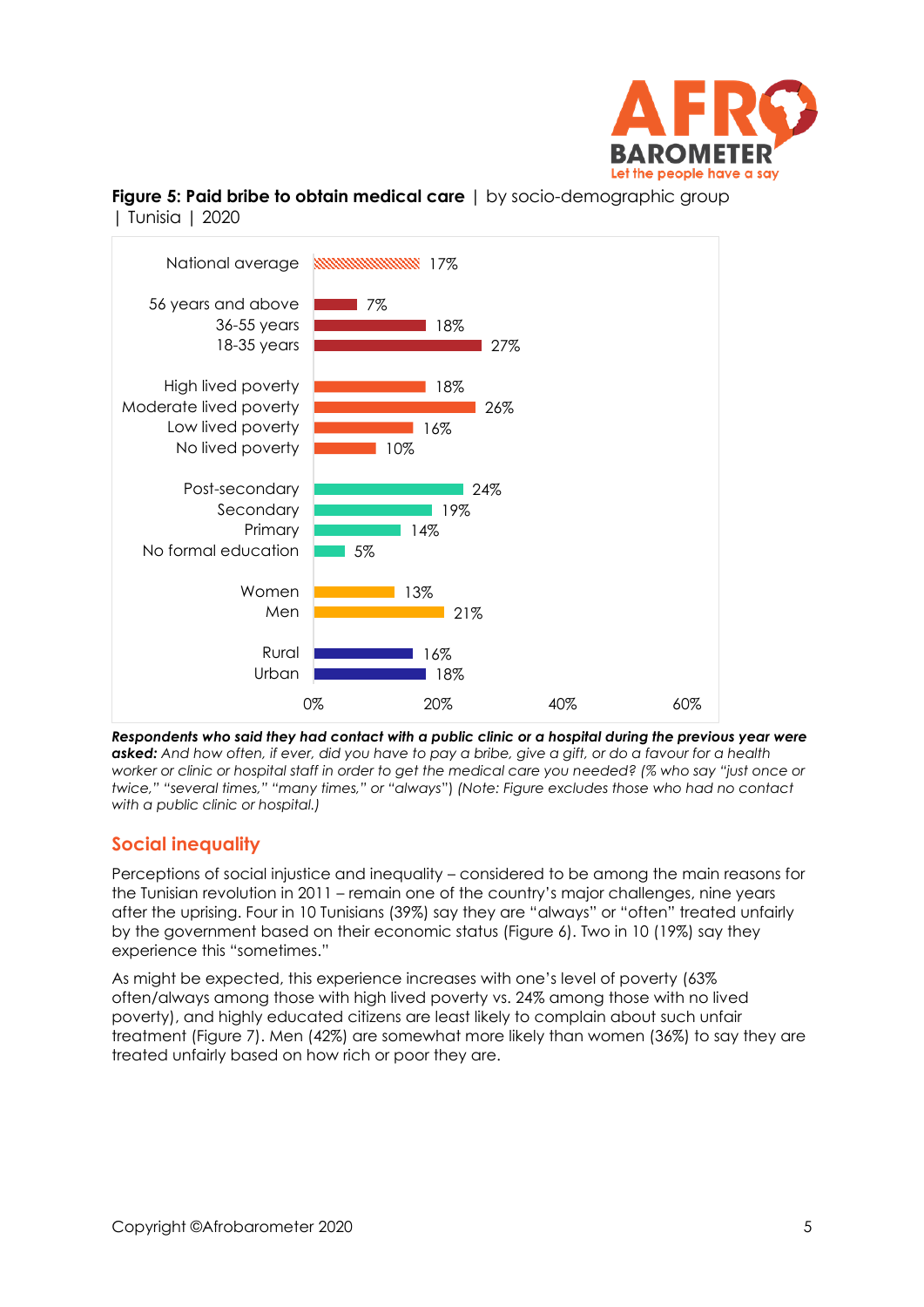





*Respondents were asked: How often, if ever, are people like you treated unfairly by the government based on your economic status, that is, how rich or poor you are?*





*Respondents were asked: How often, if ever, are people like you treated unfairly by the government based on your economic status, that is, how rich or poor you are?*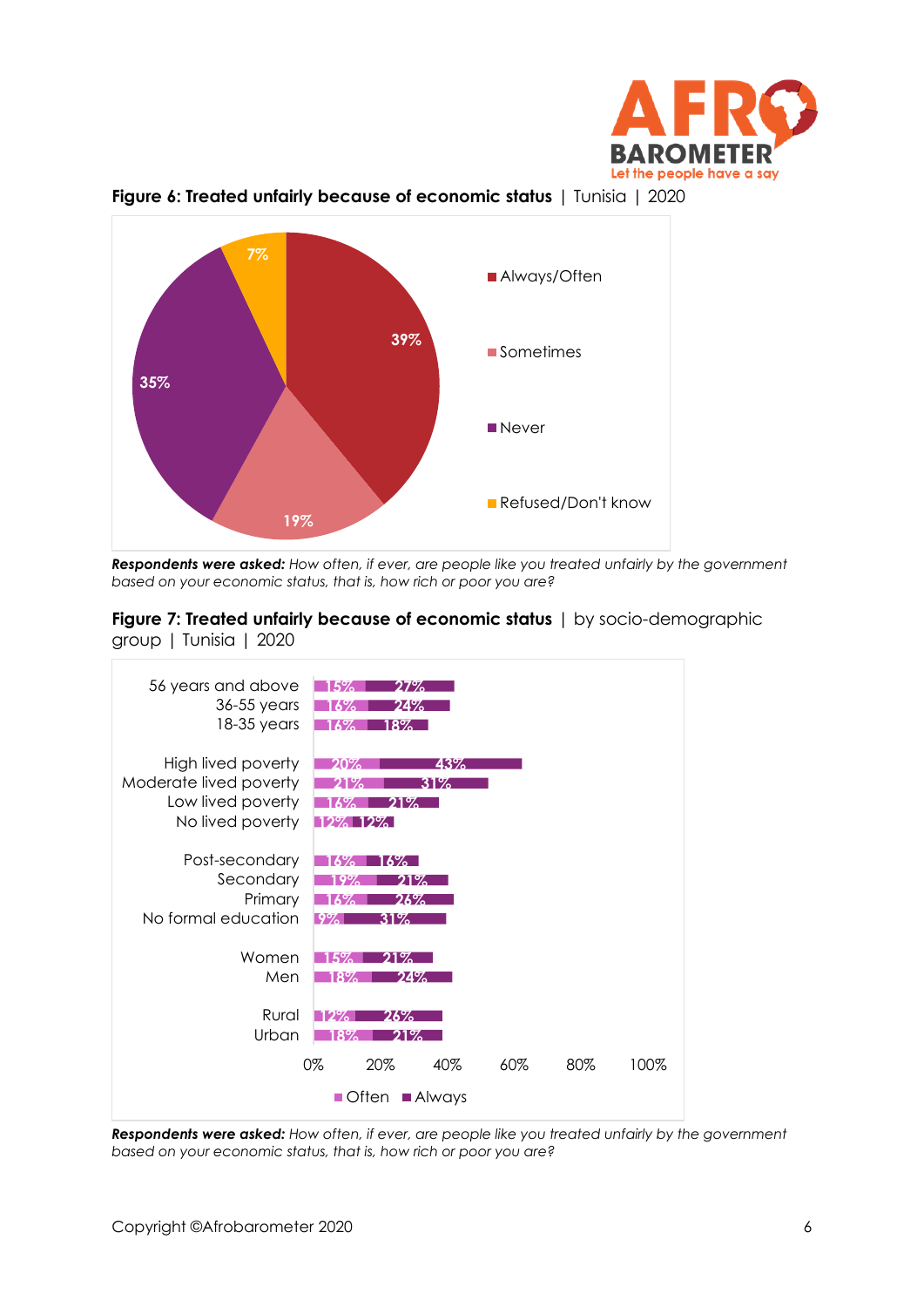

## **Views on government performance in providing health care and water**

Citizens' approval ratings for government performance in improving basic health services and providing water are generally low, and declining. Only about one-third (35%) of Tunisians say the government is doing "fairly well" or "very well" in providing water and sanitation services, a 7-percentage-point decrease after climbing to 42% in 2015 (Figure 8). Even fewer citizens (27%) say the government is doing a good job in improving basic health services, a 6 percentage-point decrease since 2015.



**Figure 8: Approval of government performance in improving basic health services and providing water** | Tunisia | 2013-2020

*Respondents were asked: How well or badly would you say the current government is handling the following matters, or haven't you heard enough to say? (% who say "fairly well" or "very well")*

# **Conclusion**

Findings from the most recent Afrobarometer survey, conducted before the COVID-19 pandemic, show that many Tunisians lack adequate access to health care and water, and most say the government is doing a poor job of providing these services. Poor and rural citizens are especially likely to have trouble getting health care services. These findings point to two priority areas for government action, especially given the demands of the COVID-19 pandemic for hygiene and health care.

> Do your own analysis of Afrobarometer data – on any question, for any country and survey round. It's easy and free at www.afrobarometer.org/online-data-analysis.